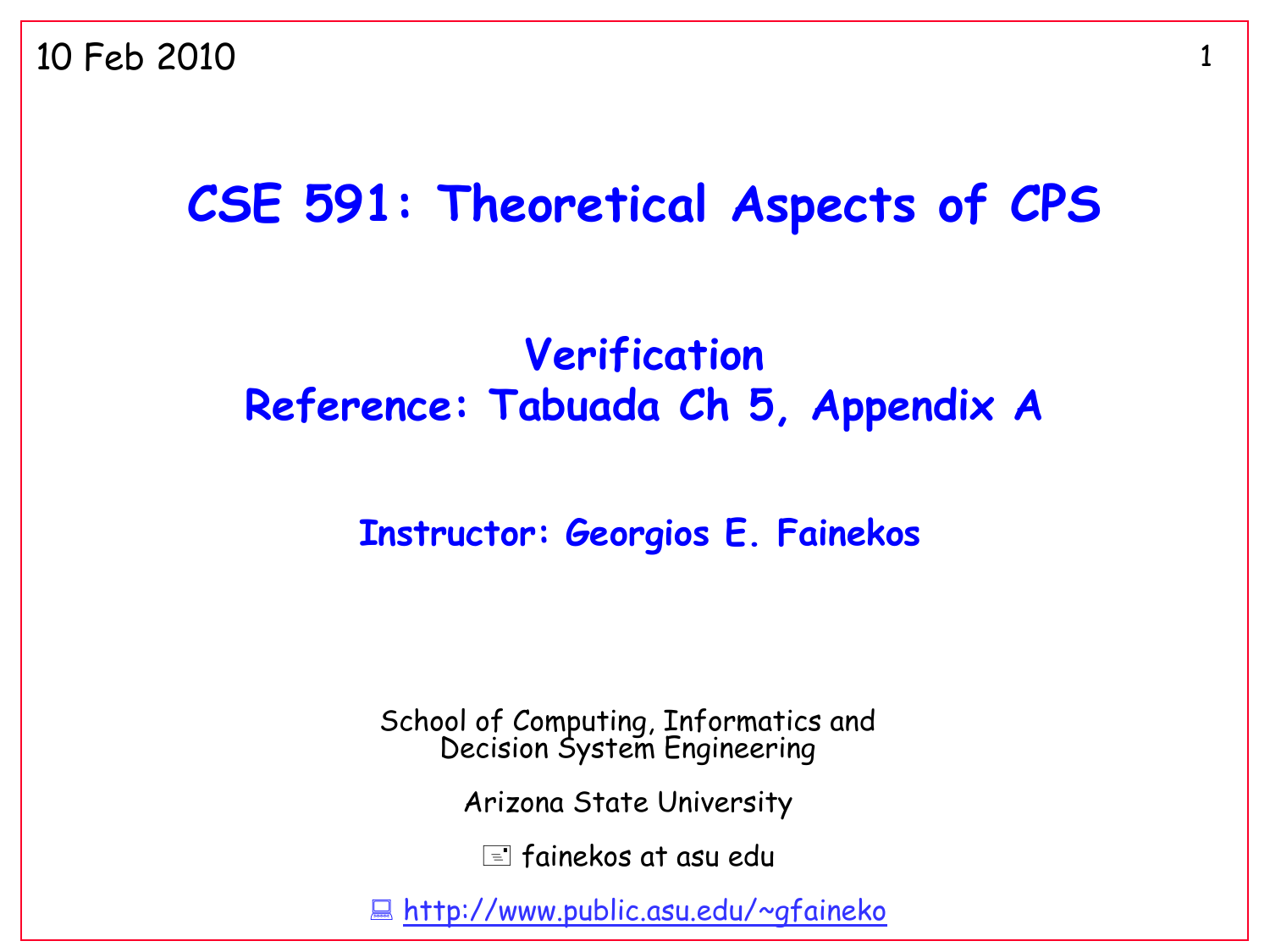# In the previous class 2

- Exact system relationships
	- Behavioral
	- Similarity
	- Alternating similarity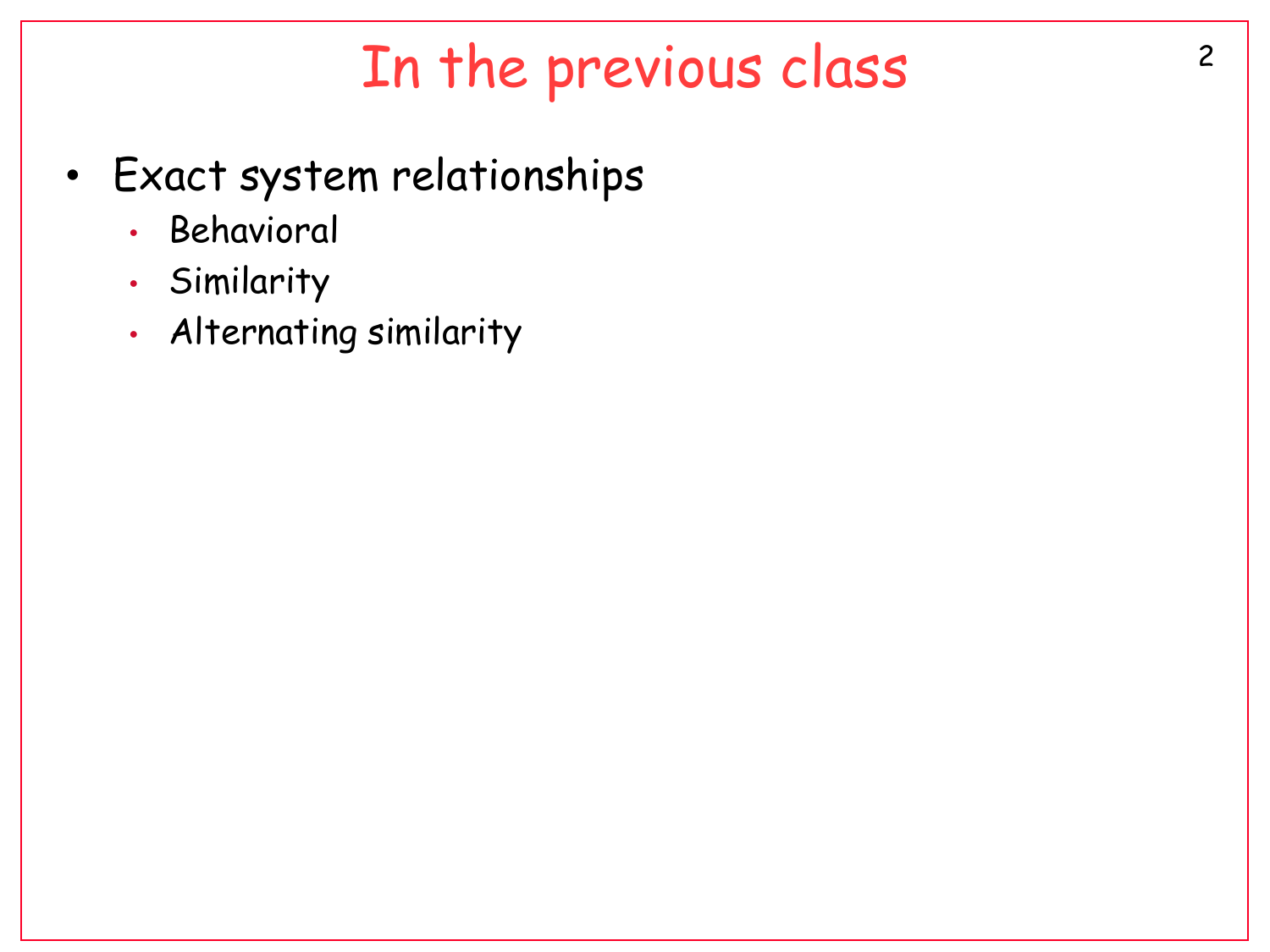## This class: Verification<sup>3</sup>

• Given a system  $\mathsf{S}_{\mathsf{a}}$ , find whether  $\mathsf{S}_{\mathsf{a}}$  satisfies the specification  $S_h$ 

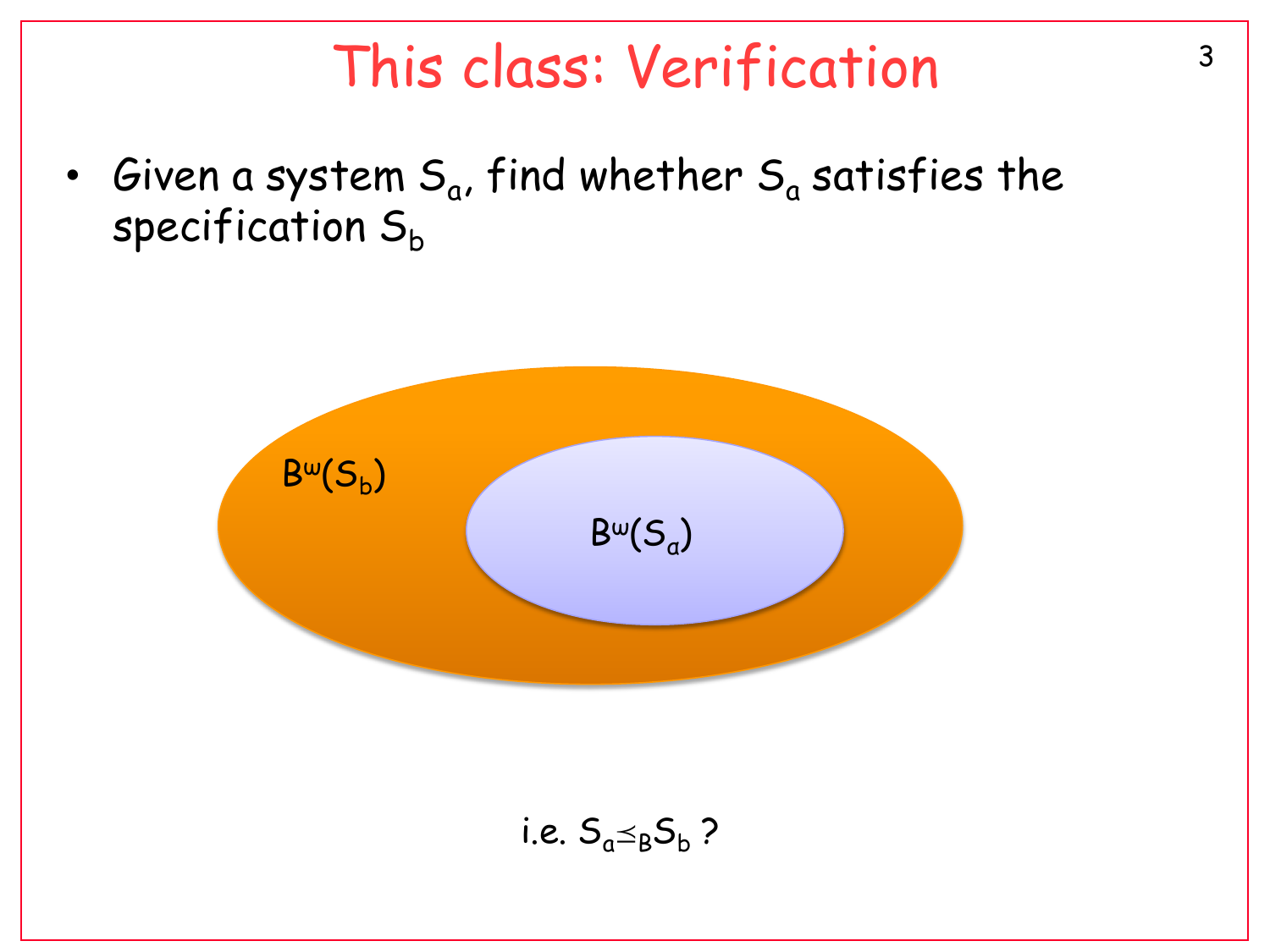#### How do we compute simulations?  $4$

- **Def I:** Let  $S_a$ ,  $S_b$  with  $Y_a = Y_b$ . A relation  $R \subseteq X_a \times X_b$  is a **simulation** relation from S<sub>a</sub> to S<sub>b</sub> if
	- 1.  $\forall x_{00} \in X_{00}$ .  $\exists x_{b0} \in X_{b0}$ .  $(x_{00},x_{b0}) \in R$
	- 2.  $\forall (x_a, x_b) \in R$  .  $H_a(x_a)$ = $H_b(x_b)$
	- 3.  $\forall (x_a, x_b) \in R$ .

$$
\mathbf{x}_{a} \stackrel{u_{a}}{\rightarrow} \mathbf{x}_{a}^{'} \text{ implies } \mathbf{x}_{b} \stackrel{u_{b}}{\rightarrow} \mathbf{x}_{b}^{'} \text{ satisfying } (x_{a}^{'} , x_{b}^{'} ) \in R
$$

• **Alg. I:** Let  $S_a$ ,  $S_b$  with  $Y_a = Y_b$ . Compute a sequence of relations  $R_0$ ,  $\mathsf{R}_1$ ,  $\mathsf{R}_2$ , ... on  $\mathsf{X}_{\mathsf{a}} \mathsf{x} \mathsf{X}_{\mathsf{b}}$  as i.  $(x_a,x_b) \in R_0$  iff  $H_a(x_a)$ = $H_b(x_b)$ 

ii. 
$$
(x_a, x_b) \in R_{n+1}
$$
 iff

$$
a) \qquad (x_a, x_b) \in R_n
$$

b) For all  $\mathsf{x}_a \overset{\frown}{\to} \mathsf{x}_a'$  there exists  $\mathsf{x}_b \overset{\frown}{\to} \mathsf{x}_b'$  satisfying  $(x_a',x_b') \in R_n$ **u**  $\mathbf{x}_a \stackrel{u_a}{\rightarrow} \mathbf{x}_a'$  there exists  $\mathbf{x}_b \stackrel{u_b}{\rightarrow} \mathbf{x}_b'$ **u**  $\mathsf{x}_{\mathsf{b}} \xrightarrow[\mathsf{b}]{\mathsf{u}_{\mathsf{b}}} \mathsf{x}$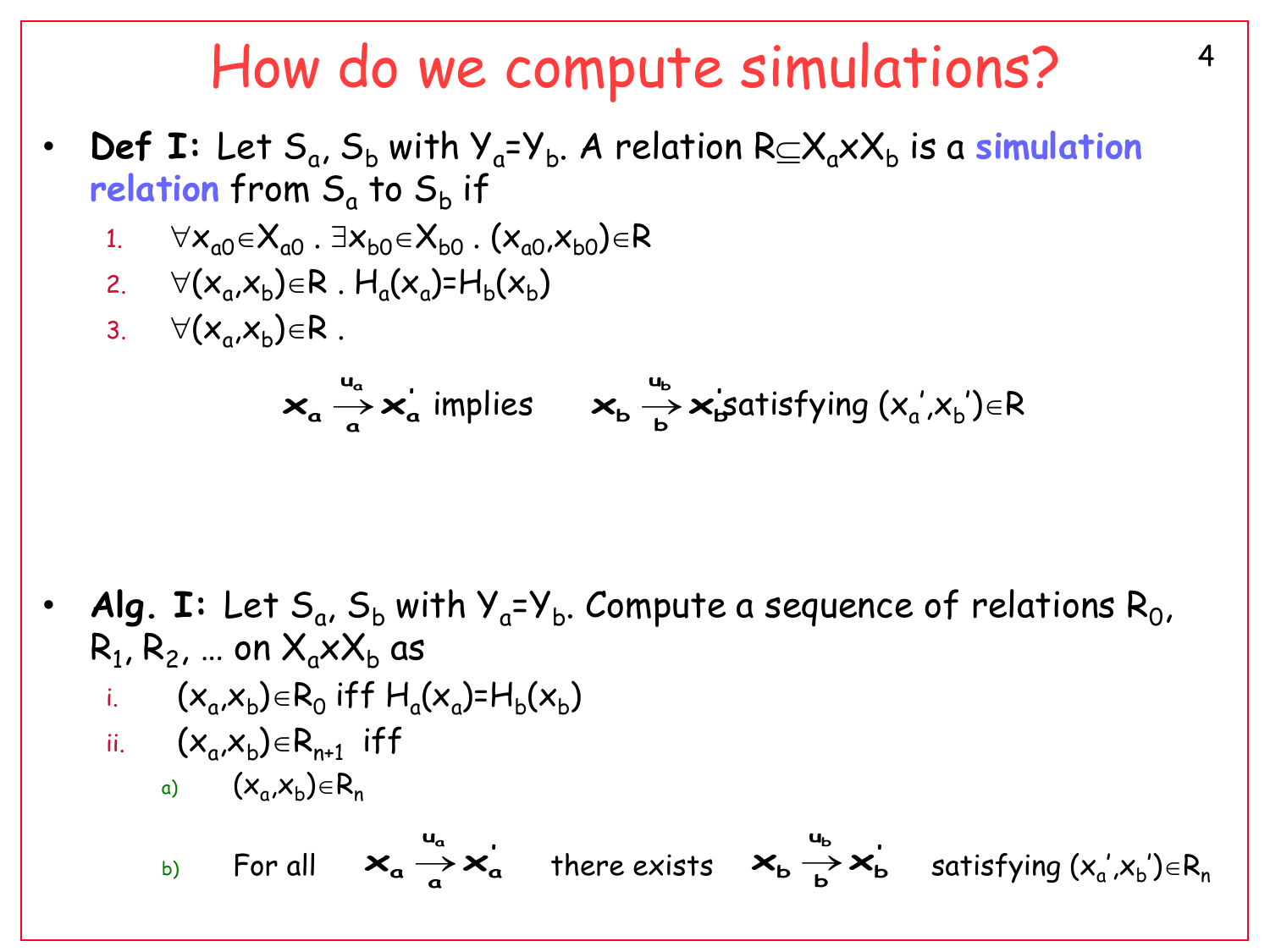# Example 4.15

#### Bisimulation R = {( $s_0$ , $q_0$ ), ( $s_1$ , $q_0$ ), ( $s_2$ , $q_1$ ), ( $s_3$ , $q_2$ )}

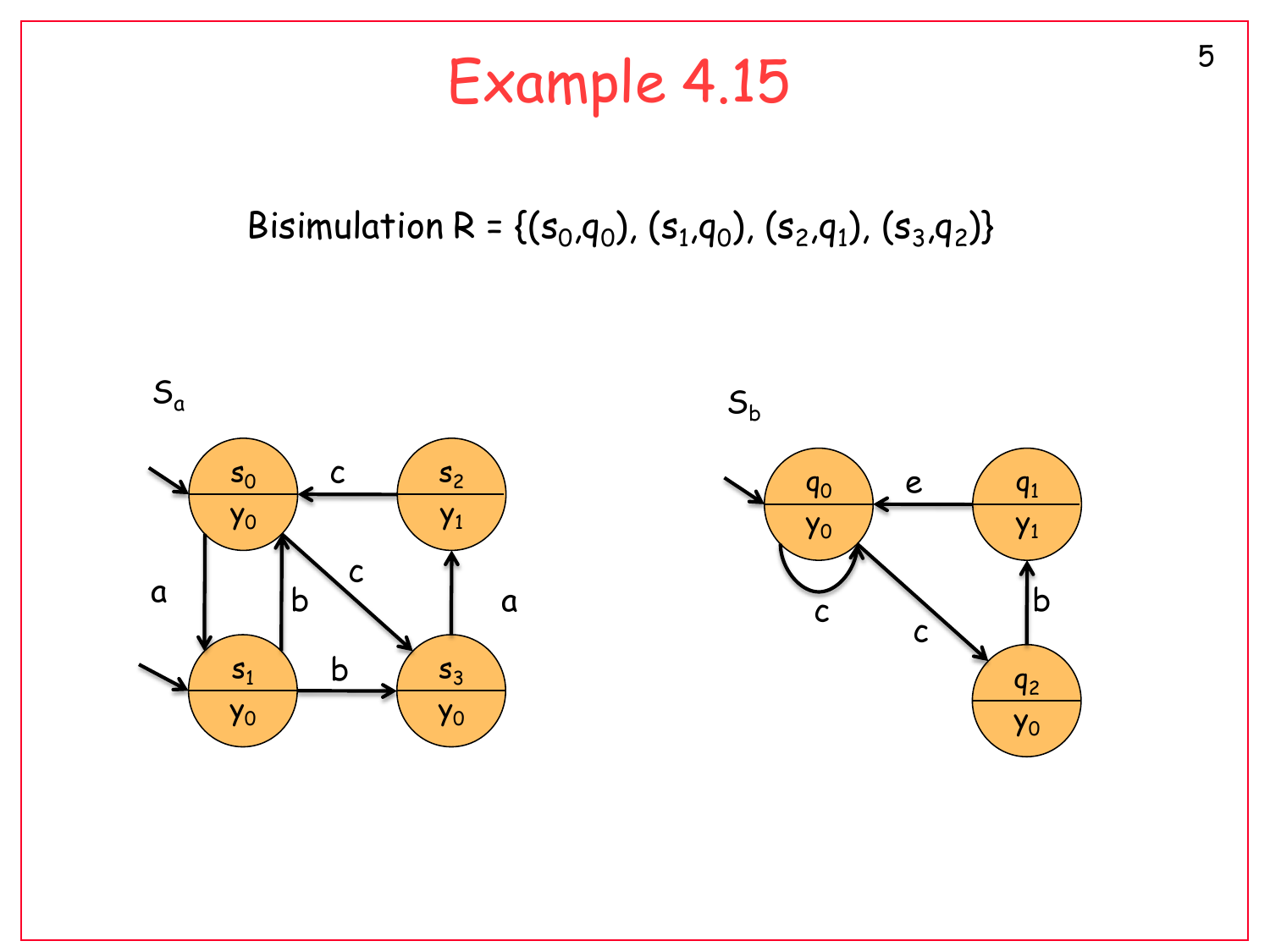Example  $5.4 - X_a \times X_b$ 



6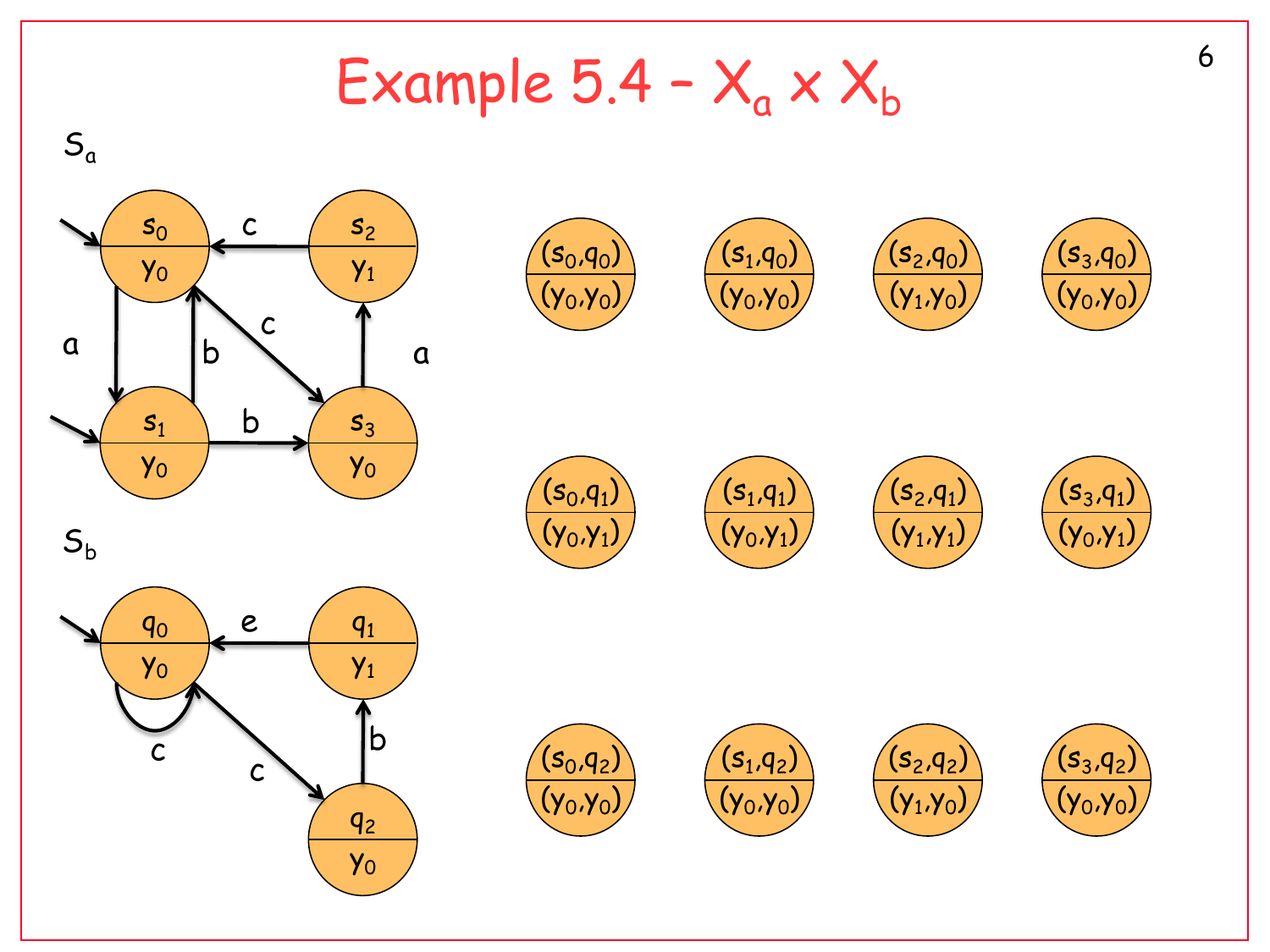# R 0

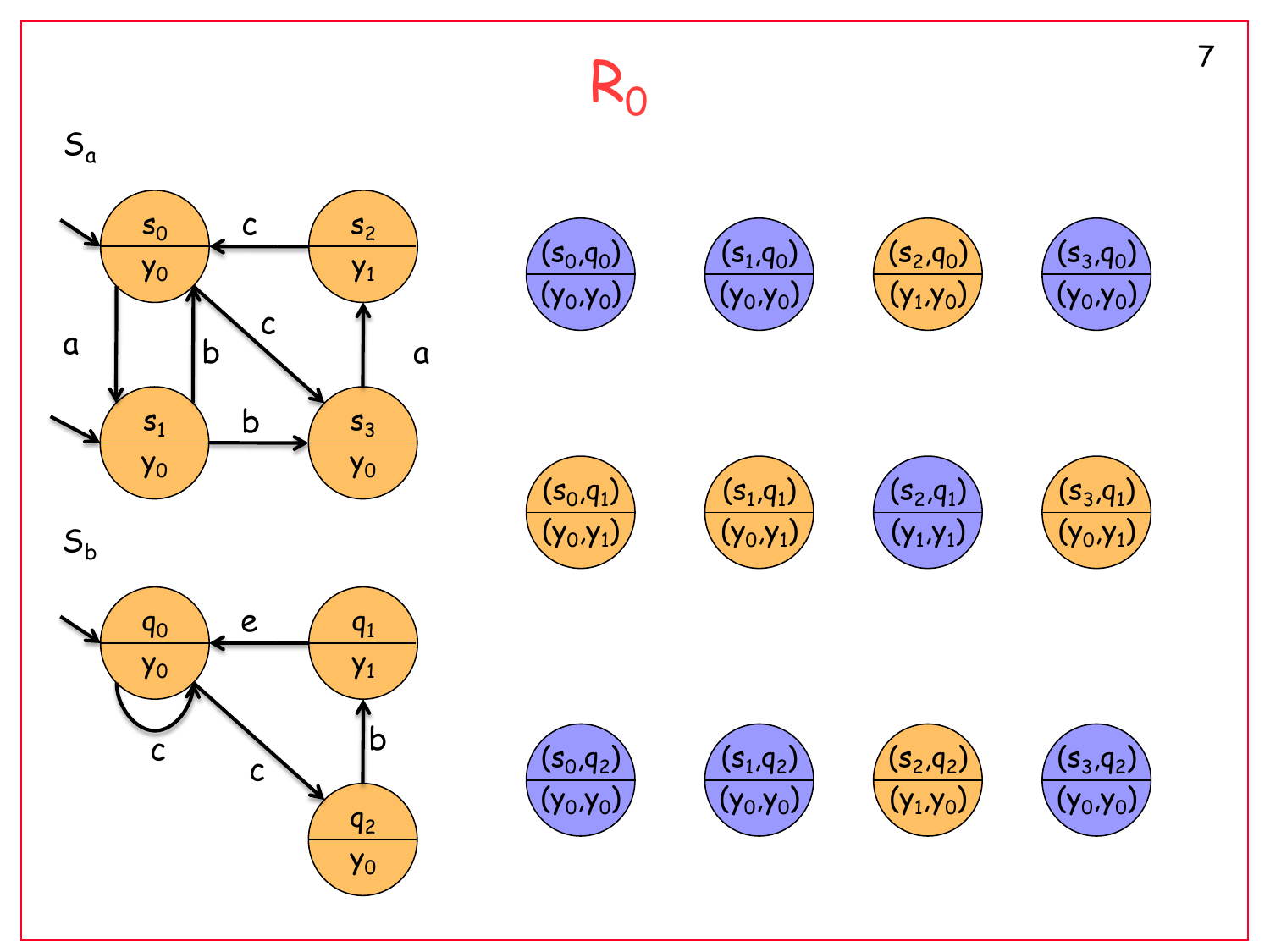# R<sub>1</sub>





 $({\sf s}_{{\sf o}}, {\sf q}_{{\sf 1}})$ 

 $({\sf y}_0,{\sf y}_1)$ 







 $(\mathsf{s}_1\!,\!\mathsf{q}_1)$  $({\sf y}_0,{\sf y}_1)$ 









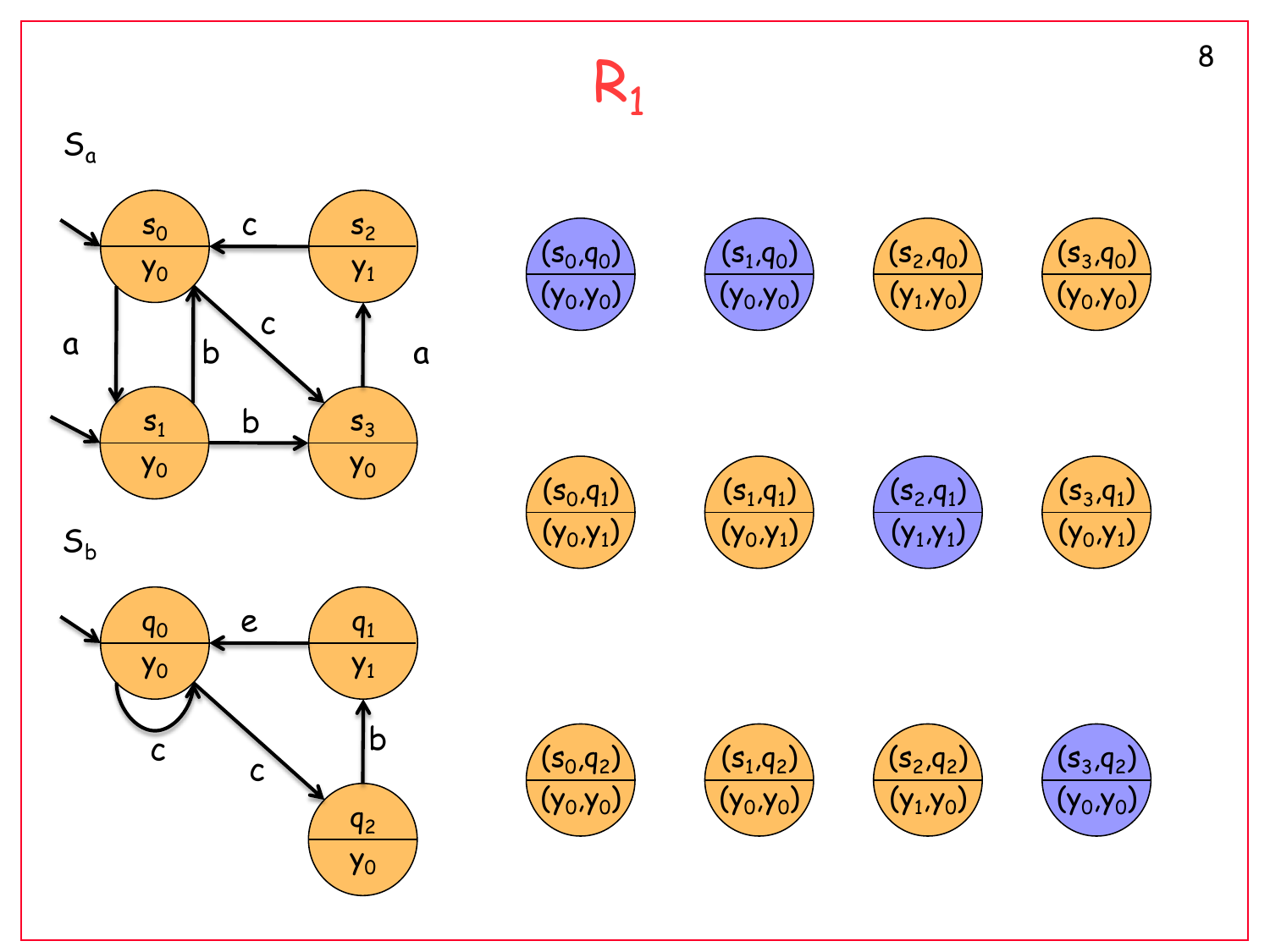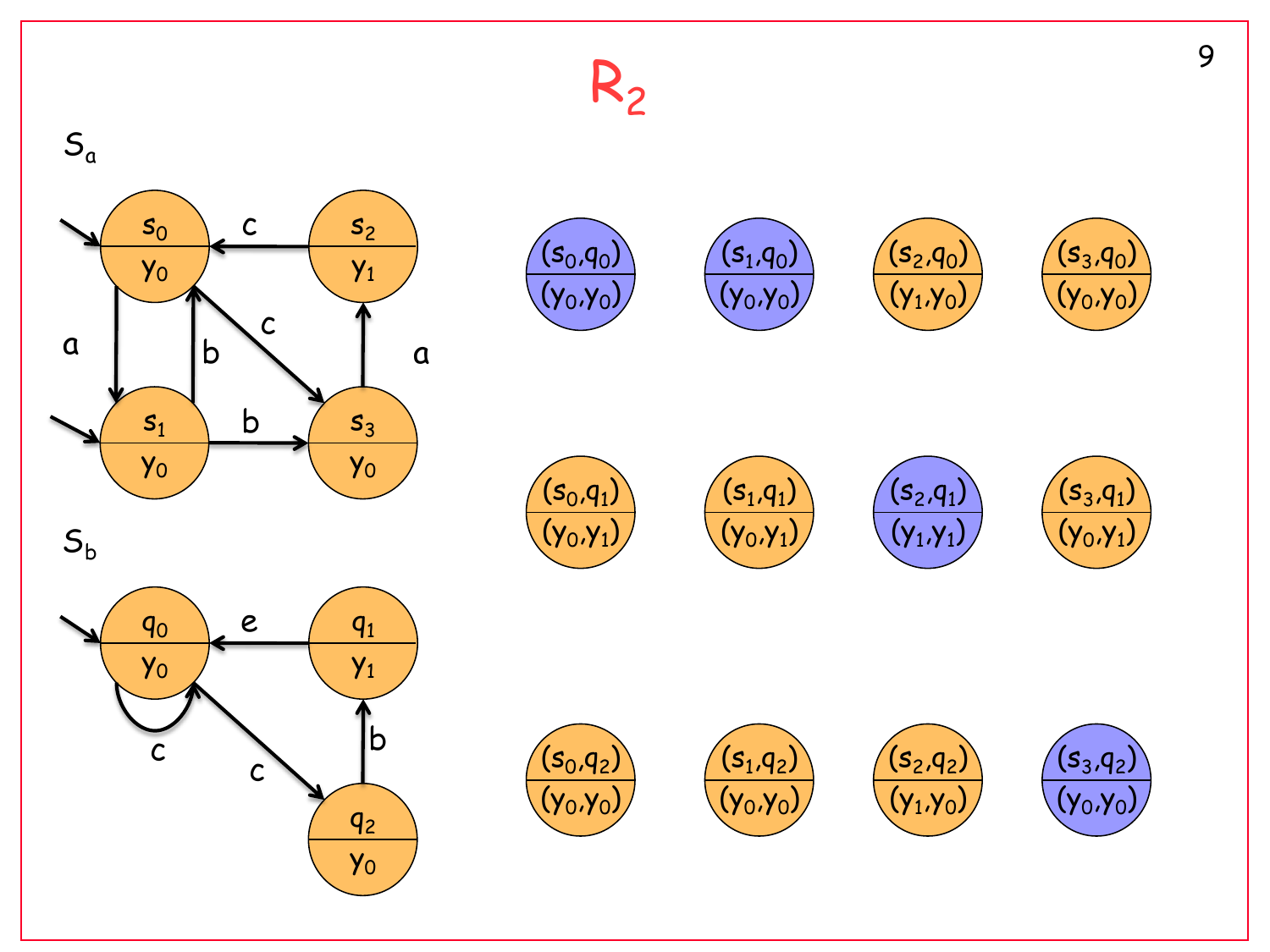## Bisimulation 10

• **Def. II:** Let  $S_a$ ,  $S_b$  with  $Y_a = Y_b$ . A relation  $R \subseteq X_a \times X_b$  is a bisimulation relation between S<sub>a</sub> and S<sub>b</sub> if

1. 
$$
\forall x_{a0} \in X_{a0} \ . \ \exists x_{b0} \in X_{b0} \ . \ (x_{a0}, x_{b0}) \in R
$$

- 2.  $\forall x_{b0} \in X_{b0}$ .  $\exists x_{a0} \in X_{a0}$ .  $(x_{a0},x_{b0}) \in R$
- 3.  $\forall (x_a, x_b) \in R$ .  $H_a(x_a) = H_b(x_b)$
- 4.  $\forall (x_a, x_b) \in R$ .

$$
\mathbf{x}_{a} \stackrel{u_{a}}{\rightarrow} \mathbf{x}_{a}^{'} \text{ implies } \mathbf{x}_{b} \stackrel{u_{b}}{\rightarrow} \mathbf{x}_{b}^{'} \text{ satisfying } (\mathbf{x}_{a}^{'} , \mathbf{x}_{b}^{'}) \in R
$$
\n
$$
\mathbf{x}_{b} \stackrel{u_{b}}{\rightarrow} \mathbf{x}_{b}^{'} \text{ implies } \mathbf{x}_{a} \stackrel{u_{a}}{\rightarrow} \mathbf{x}_{a}^{'} \text{ satisfying } (\mathbf{x}_{a}^{'} , \mathbf{x}_{b}^{'} ) \in R
$$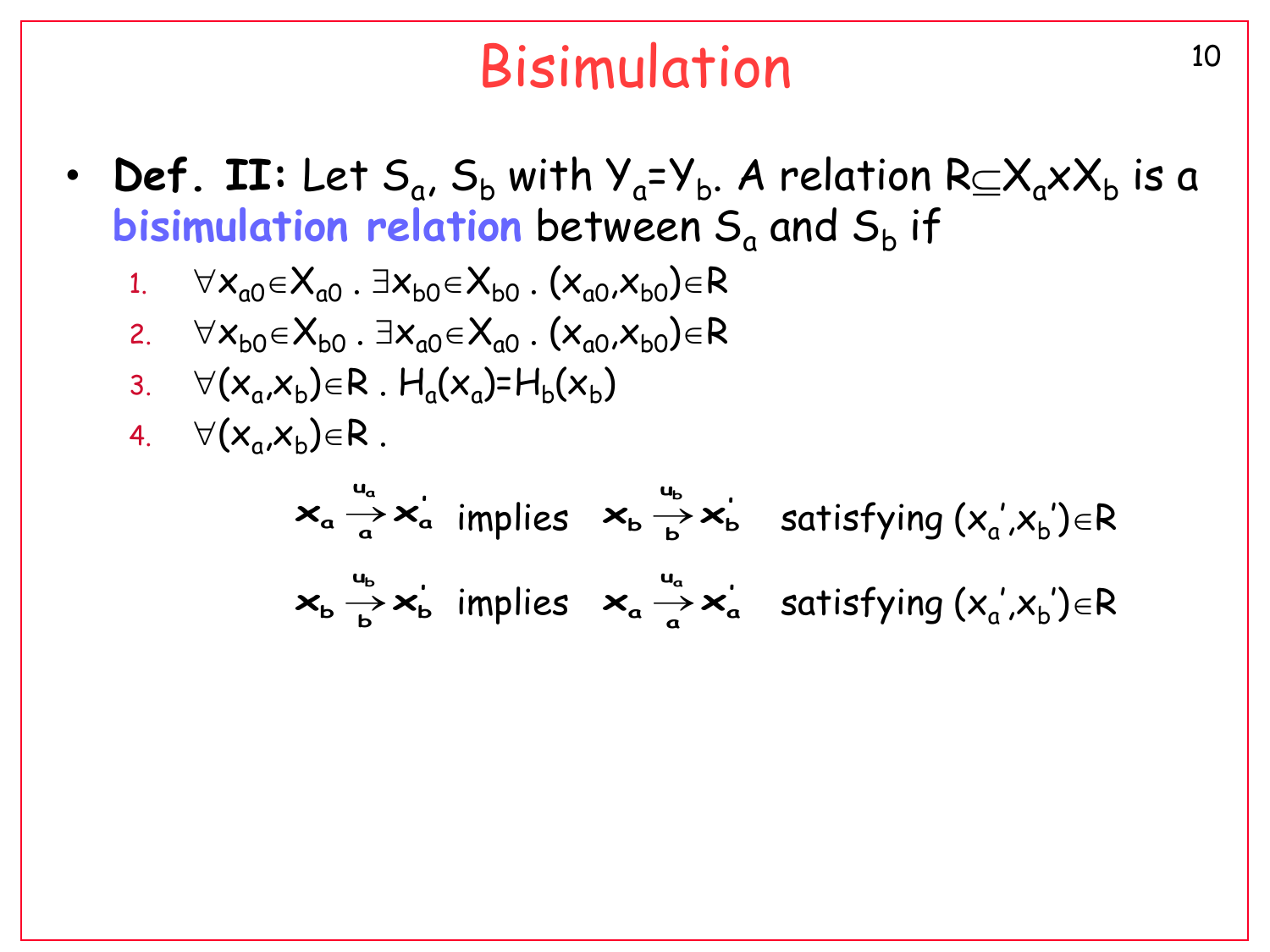### How do we compute bisimulations?  $11$

- Alg II: Let S<sub>a</sub>, S<sub>b</sub> with Y<sub>a</sub>=Y<sub>b</sub>. Compute a sequence of relations  $\mathsf{R}_{0}$ ,  $\mathsf{R}_{1}$ ,  $\mathsf{R}_{2}$ , ... on  $\mathsf{X}_{\mathsf{a}}\mathsf{x}\mathsf{X}_{\mathsf{b}}$  as
	- i.  $(x_a x_b) \in R_0$  iff  $H_a(x_a)$ = $H_b(x_b)$
	- ii.  $(x_a x_b) \in R_{n+1}$  iff
		- a)  $(x_a^{},x_b^{}) \in R_n$

b) For all 
$$
\mathbf{x}_a \stackrel{u_a}{\rightarrow} \mathbf{x}_a'
$$
 there exists  $\mathbf{x}_b \stackrel{u_b}{\rightarrow} \mathbf{x}_b'$  satisfying  
\n(c) For all  $\mathbf{x}_b \stackrel{u_b}{\rightarrow} \mathbf{x}_b'$  there exists  $\mathbf{x}_a \stackrel{u_a}{\rightarrow} \mathbf{x}_a'$  satisfying  
\n $(x_a', x_b') \in R_n$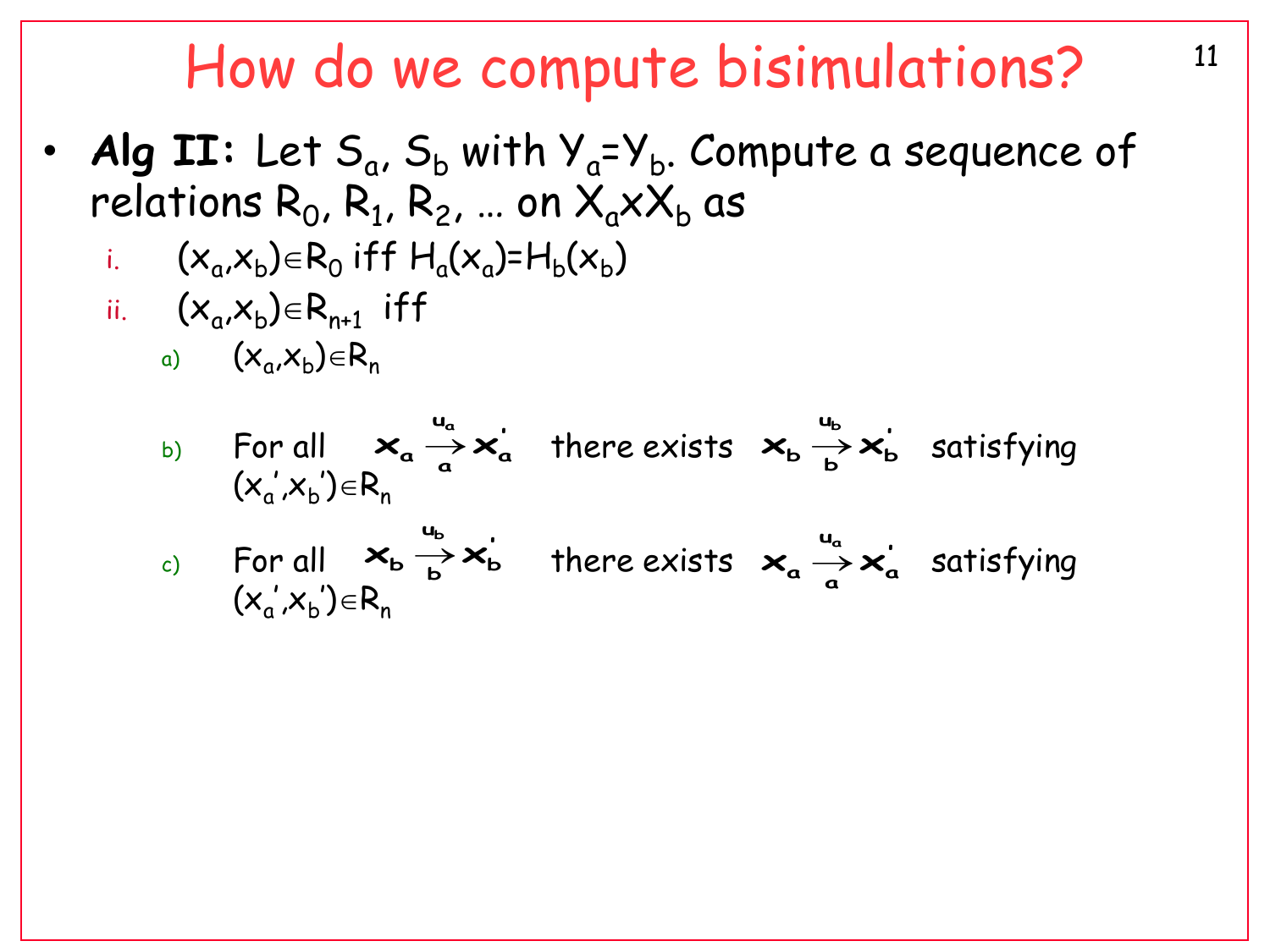## Ordering objects <sub>sup(X)</sub>

- A **partial-order** is a binary relation ⊑ such that for all  $x,y,z\in S$  the following properties hold:
	- Reflexivity x ⊑ x
	- Transitivity x ⊑ y and y ⊑ z imply x ⊑ z
	- Antisymmetry x ⊑ y and y ⊑ x imply x = y
- A **poset** is the pair: S=(S,⊑)
- In a **linear order** all the elements are comparable.
- $\triangleright$  Let *X*, *Y* be posets, then a map  $f: X \rightarrow Y$  is called order-preserving if:

$$
(\forall x_1, x_2 \in X). (x_1 \sqsubseteq_X x_2 \rightarrow f(x_1) \sqsubseteq_Y f(x_2))
$$



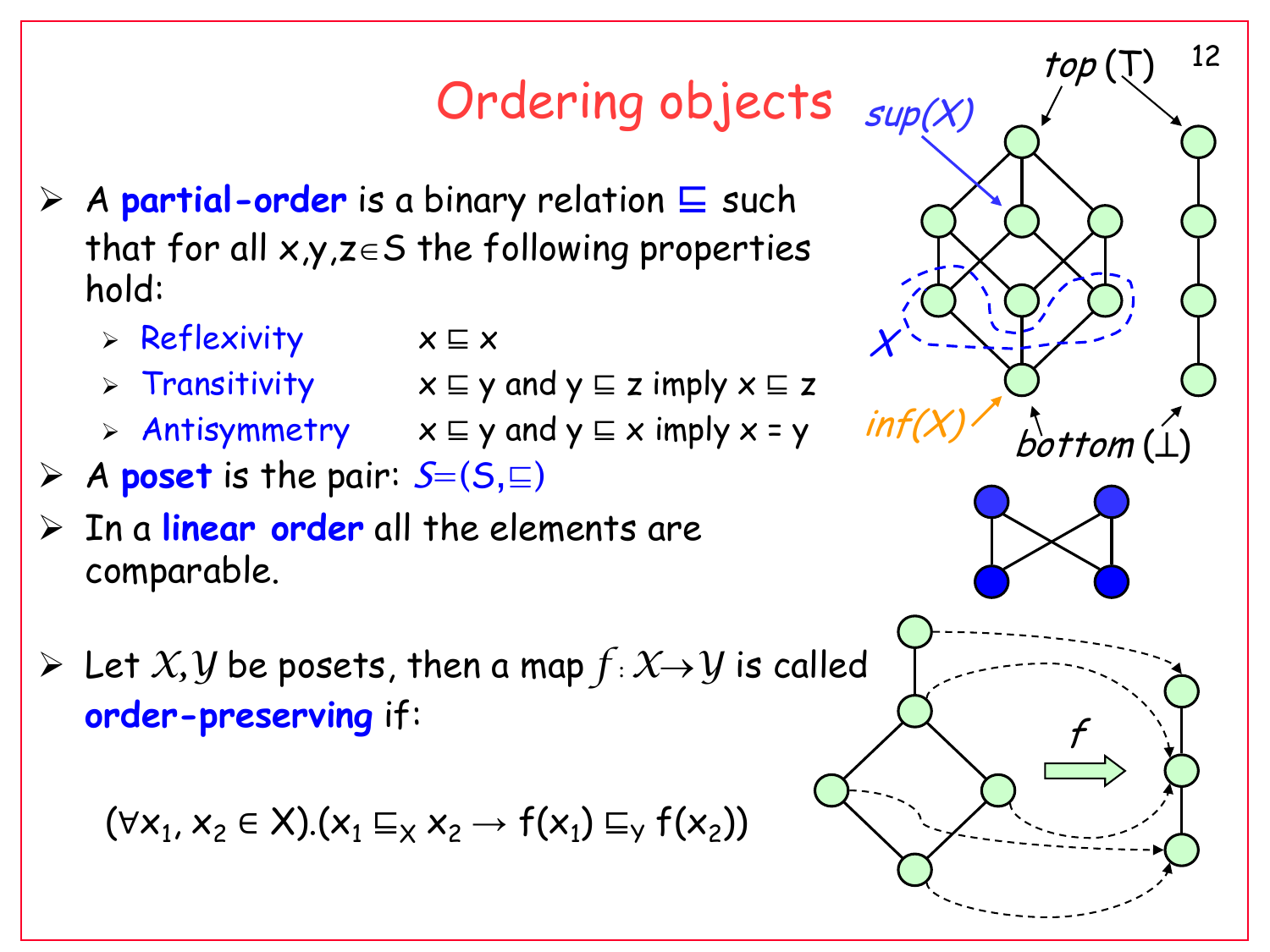# <sup>13</sup> Lattices

Define **join** ⊔ and **meet** ⊓ as:

 $x \sqcup y$  := sup({x, y}) and  $x \sqcap y$  := inf({x, y})

- **Lattice** *L* is a poset (L, ⊑) where for all x,y ∈L, x $\sqcap$ y and x $\sqcup$ y exist
- **Examplete lattice** is a lattice where for all X<sub>⊆</sub>L, ∏X and ∐X exist
- **E** c-complete lattice is a complete lattice with complement operator ~ such that  $\sim$ T= $\perp$  and  $\sim$  $\perp$ =T
- A lattice is **distributive** iff it satisfies the distributive law (∀x, y, z ∈ L).(x ⊔ (y ⊓ z) = (x ⊔ y) ⊓ (x ⊔ z))
- Let *X,Y* be posets, then a map *f* : *XY* is called **continuous function** if for all non-empty directed sets  $Z \subseteq X$ :

$$
\sqcup f(Z) = f(\sqcup Z)
$$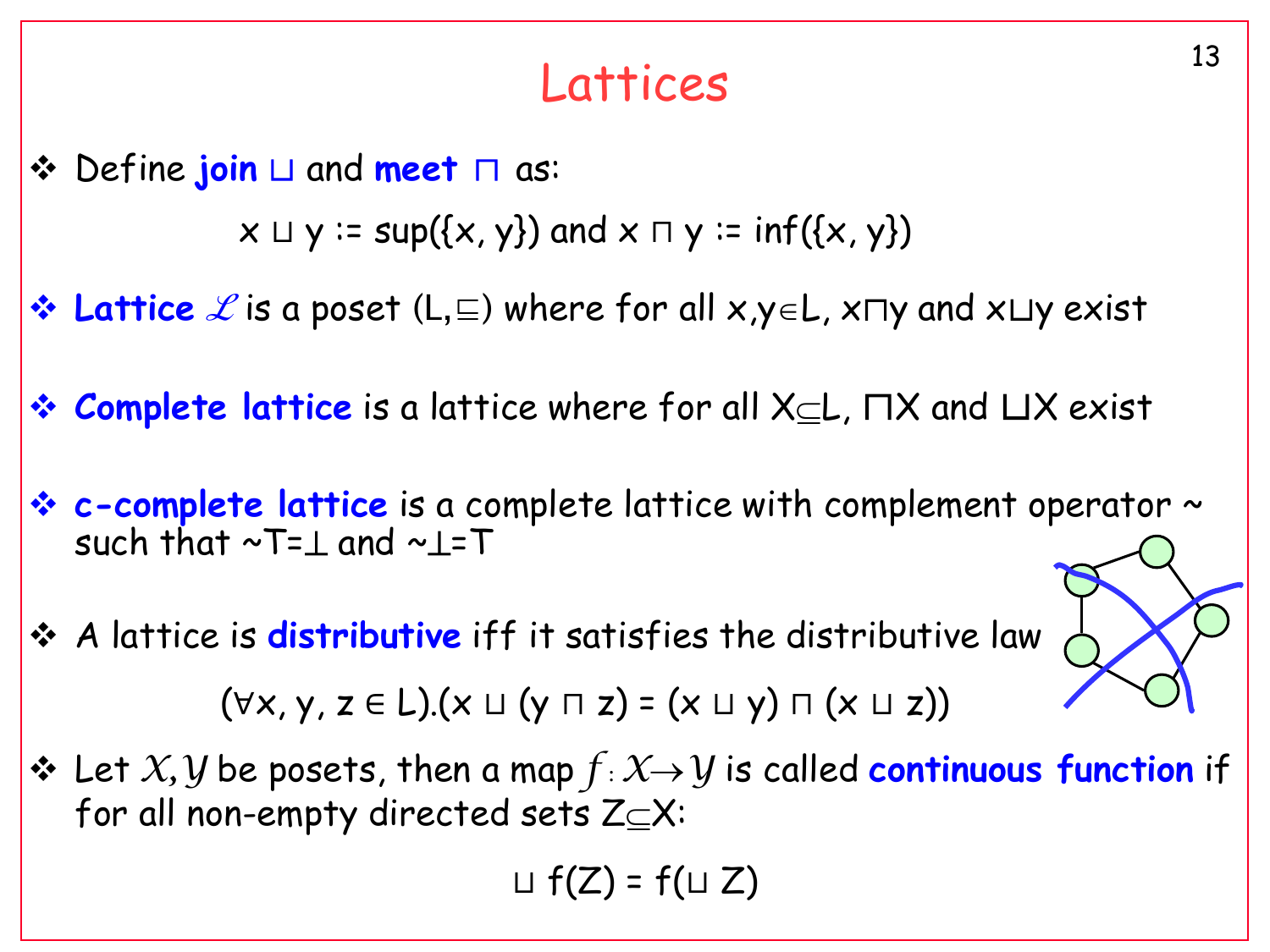## Examples of lattices

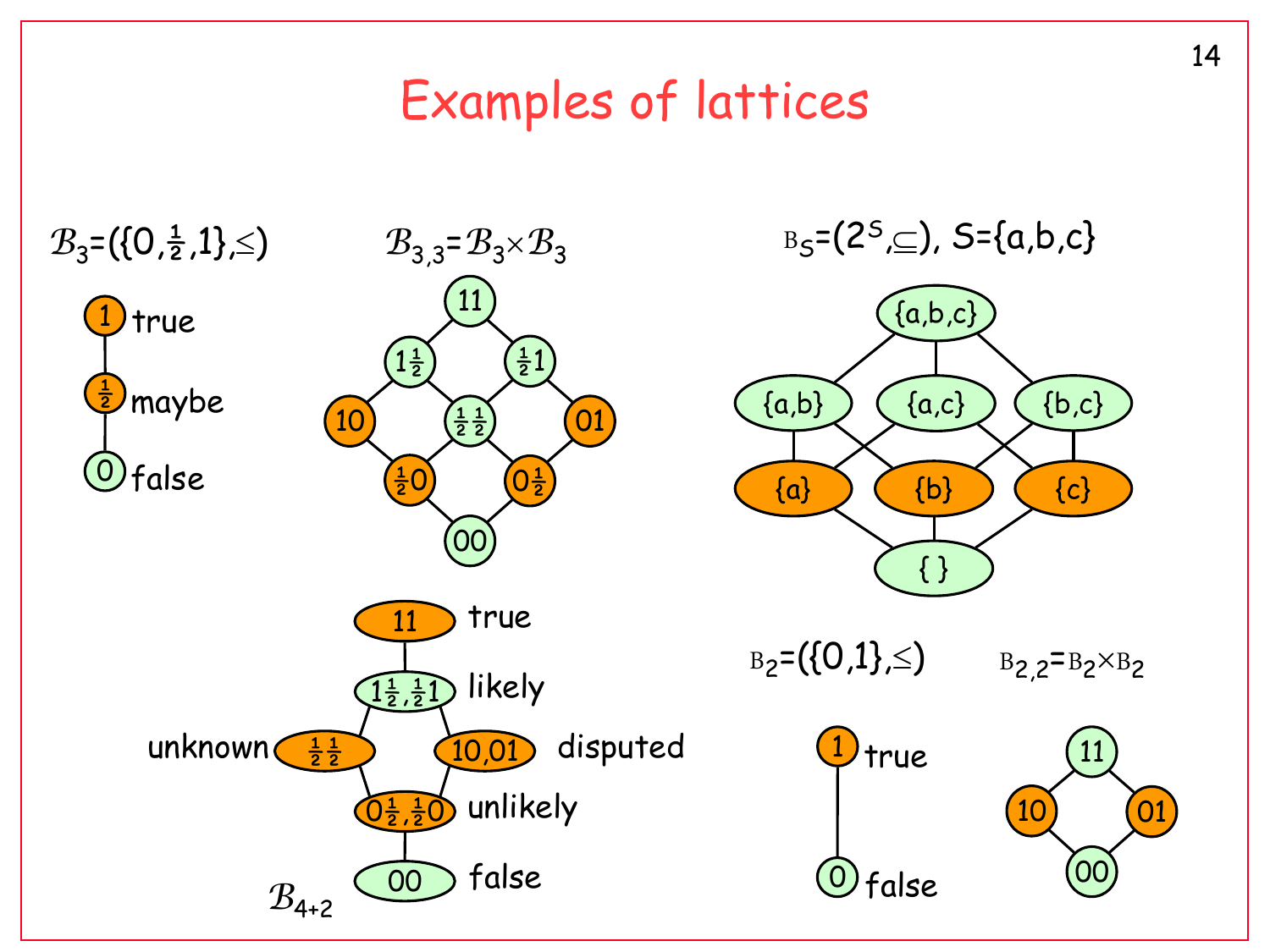## Some important lemmas

 $\Box$  The *join* and *meet* are order preserving functions, i.e. for all  $x,y,z,w \in L$ x ⊑ y and z ⊑ w imply x ⊔ z ⊑ y ⊔ w

 $\Box$  The connecting lemma, for  $x,y \in L$ 

$$
x \sqsubseteq y \text{ iff } x \sqcup y = y \text{ iff } x \sqcap y = x
$$

 $\Box$  Every finite lattice is complete



 $\Box$  If *X*, *Y* are finite posets and  $f: X \rightarrow Y$  is order preserving, then *f* is continuous

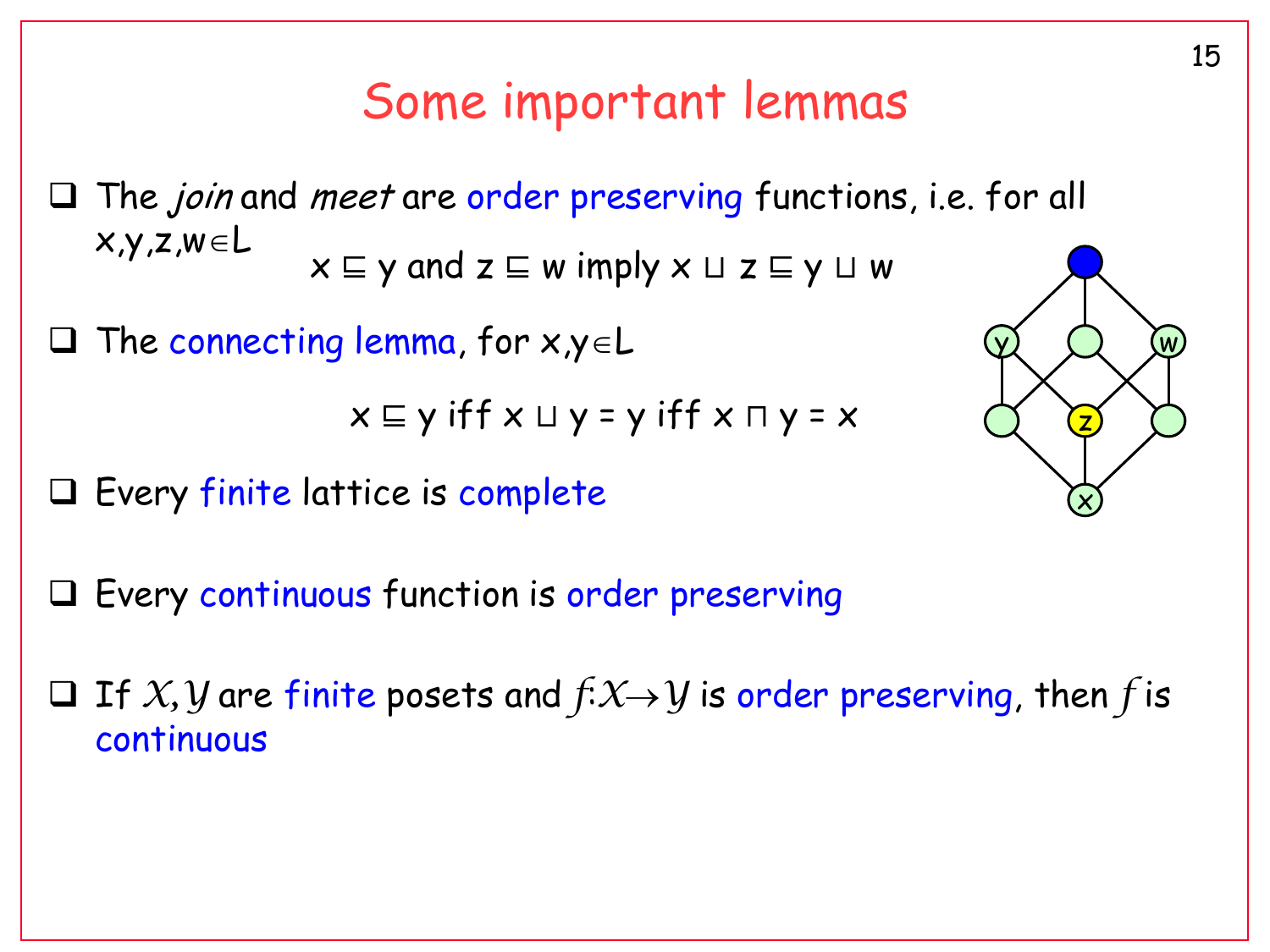#### Tarski-Knaster Fixpoint Theorem

Let L be a complete lattice and  $f: L \to L$  be an order-preserving function, then f has fixpoints, i.e.  $f(x) = x$ . The least and greatest fixpoints are characterized as follows:

$$
\mu x. f(x) = \prod \{ x \in L \mid f(x) = x \} = \prod \{ x \in L \mid f(x) \sqsubseteq x \}
$$

$$
\nu x. f(x) = \prod \{ x \in L \mid f(x) = x \} = \prod \{ x \in L \mid x \sqsubseteq f(x) \}
$$

Let y, z in L such that  $y \in f(y)$ ,  $y \in \mu x.f(x)$ ,  $f(z) \in z$ ,  $vx.f(x) \in z$  and, let f to be continuous, then the iteration:

 $y_i$  defined as  $y_0 := y$  and  $y_{i+1} := f(y_i)$  converges to  $\mu x.f(x)$  $z_i$  defined as  $z_0 := z$  and  $z_{i+1} := f(z_i)$  converges to  $\nu x.f(x)$